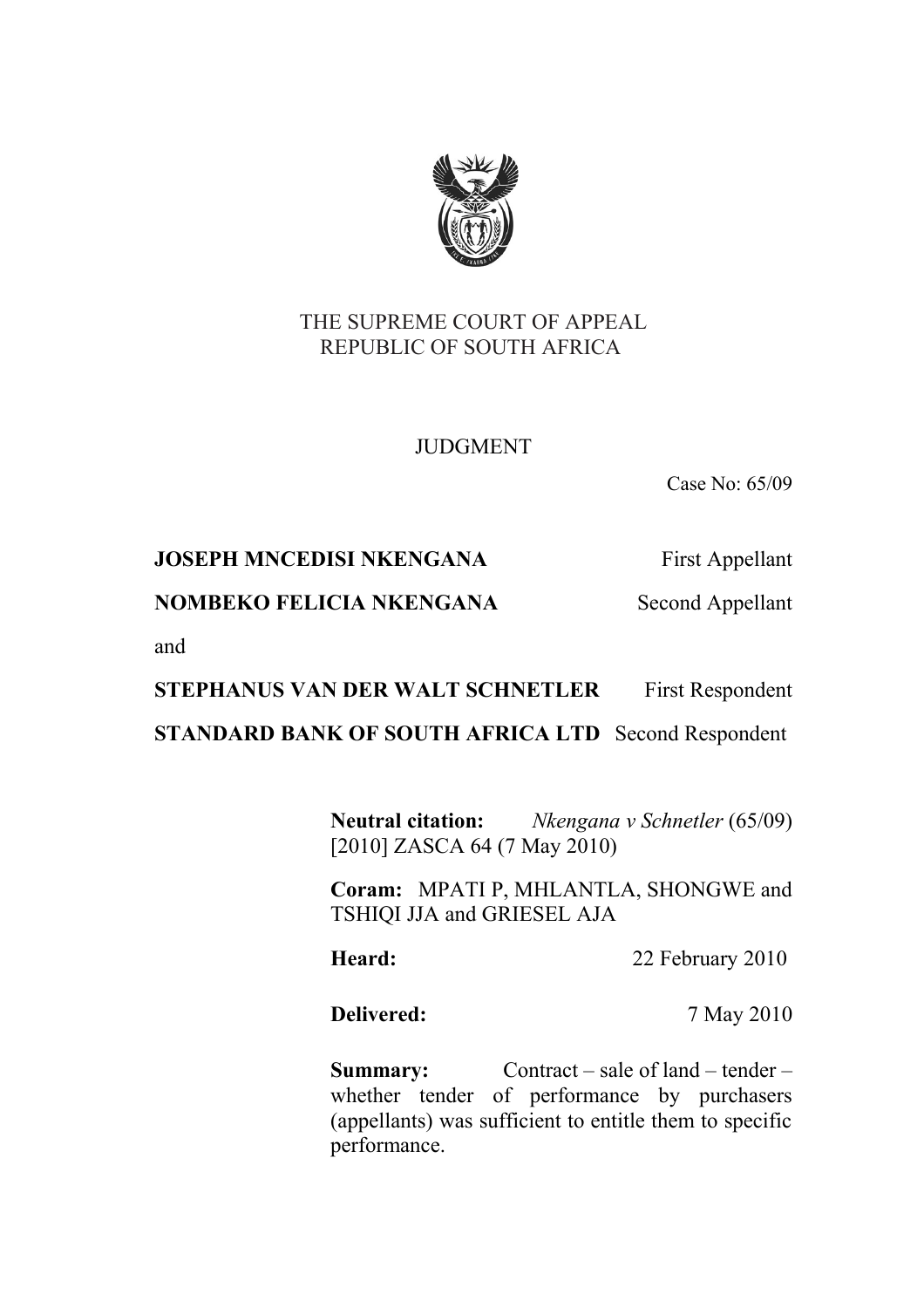#### **ORDER**

\_\_\_\_\_\_\_\_\_\_\_\_\_\_\_\_\_\_\_\_\_\_\_\_\_\_\_\_\_\_\_\_\_\_\_\_\_\_\_\_\_\_\_\_\_\_\_\_\_\_\_\_\_\_\_\_\_\_\_\_\_\_\_\_\_\_\_\_

 $\overline{\phantom{a}}$  , where  $\overline{\phantom{a}}$ 

\_\_\_\_\_\_\_\_\_\_\_\_\_\_\_\_\_\_\_\_\_\_\_\_\_\_\_\_\_\_\_\_\_\_\_\_\_\_\_\_\_\_\_\_\_\_\_\_\_\_\_

**On appeal from:** Eastern Cape High Court (Grahamstown) (Jansen, Sandi and Revelas JJ, sitting as court of appeal):

- 1. The appeal succeeds with costs, excluding the costs arising from the inclusion of volumes 2 and 3 as part of the record on appeal.
- 2. The order of the full court is set aside and replaced with the following:
- '(1) The appeal succeeds with costs.

(2) The order of the court below is set aside and replaced with the following:

(a) The first respondent is ordered to take all necessary steps and to sign all necessary documents to effect transfer to the first and second applicants of the property, described as:

> Portion 43, Portion of Portion 43 of the farm Draaifontein No 407, in the Division of Uitenhage, Eastern Cape Province. In extent 5,8167 (five comma eight one six seven) hectares;

> against the furnishing, by the first and second appellants, of a guarantee for payment of the following amounts: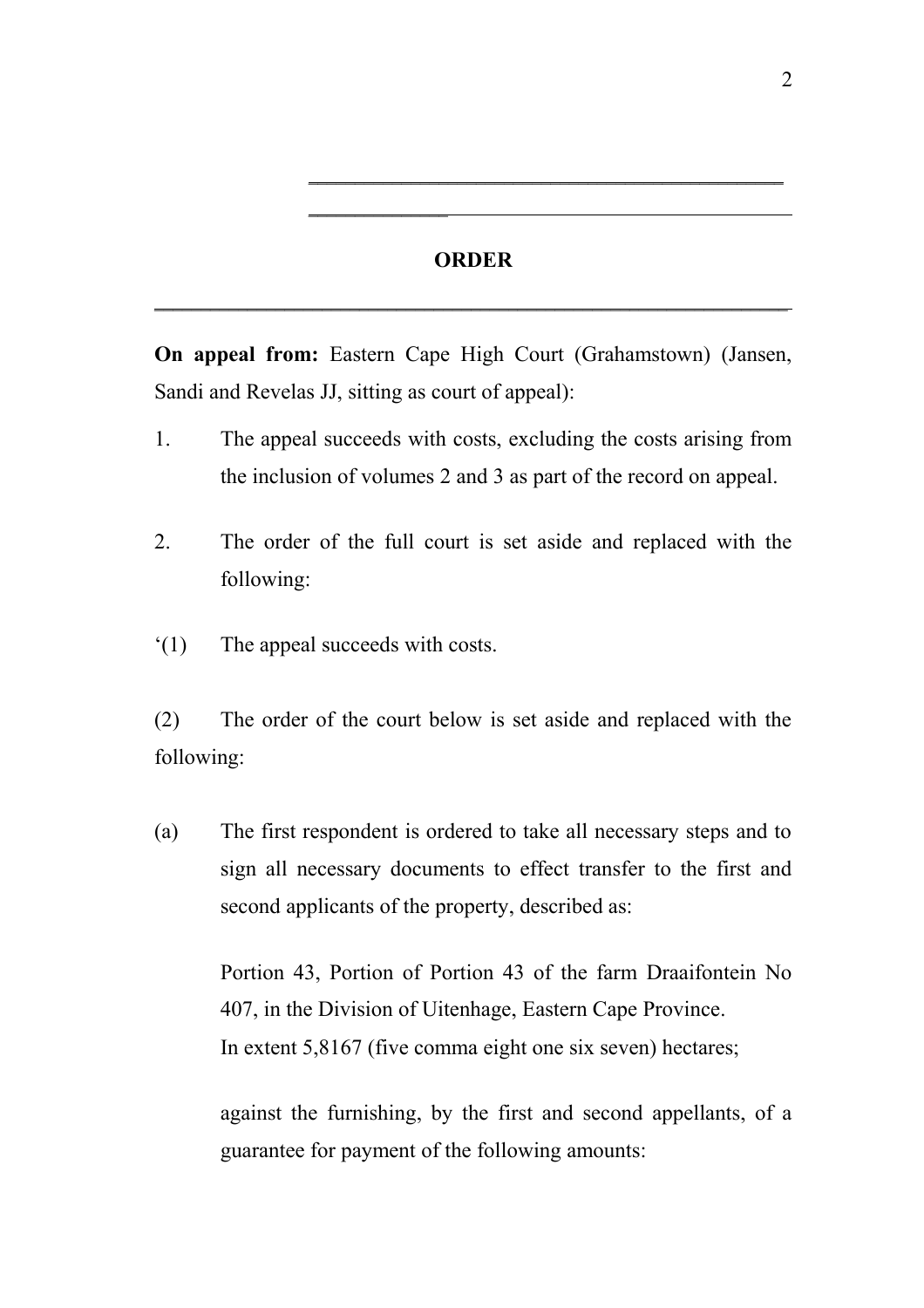3

- (ii) the outstanding amount on the first respondent's bond with the second respondent (account number 214201481);
- (iii) transfer costs and transfer duty (if any) payable in respect of the said transfer;

provided that in the event of the aggregate amount referred to in paras (i) and (ii) above not exceeding R260 000, then the appellants are to pay to the first respondent an additional amount equivalent to the difference between R260 000 and the aggregate amounts as set out in paras (i) and (ii) above;

- (b) The second respondent is ordered to take all necessary steps to facilitate the cancellation of the mortgage bond registered over the property against the furnishing by the appellants of a guarantee for the amount outstanding in respect of the mortgage bond payable against registration of transfer of the property into the name of the first and second applicants;
- (c) Should the first and/or the second respondent fail to take the necessary steps referred to in paras (a) and (b) above, the Sheriff of this court is authorised to sign any documents and to take such steps on their behalf as may be necessary to give effect to this order;
- (d) The first and second applicants are ordered jointly and severally to pay the costs incurred by the first respondent up to and including the date of delivery of the applicants' replying affidavit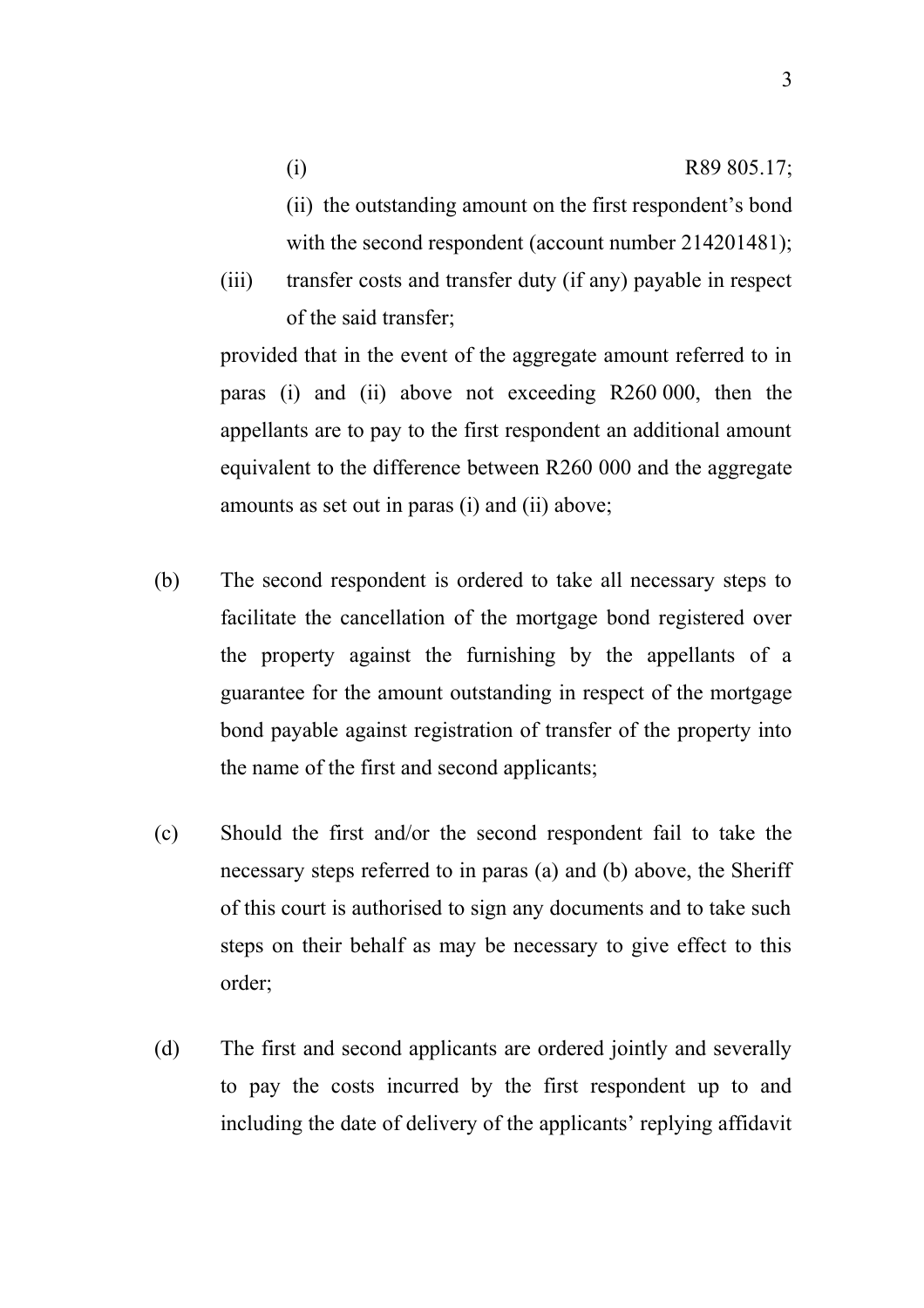and the first respondent is ordered to pay the applicants' costs of the application incurred after that date.'

#### **JUDGMENT**

**\_\_\_\_\_\_\_\_\_\_\_\_\_\_\_\_\_\_\_\_\_\_\_\_\_\_\_\_\_\_\_\_\_\_\_\_\_\_\_\_\_\_\_\_\_\_\_\_\_\_\_\_\_\_\_\_\_\_\_\_\_\_\_\_\_\_\_\_**

 $\mathcal{L} = \{ \mathcal{L} \mathcal{L} \mathcal{L} \mathcal{L} \mathcal{L} \mathcal{L} \mathcal{L} \mathcal{L} \mathcal{L} \mathcal{L} \mathcal{L} \mathcal{L} \mathcal{L} \mathcal{L} \mathcal{L} \mathcal{L} \mathcal{L} \mathcal{L} \mathcal{L} \mathcal{L} \mathcal{L} \mathcal{L} \mathcal{L} \mathcal{L} \mathcal{L} \mathcal{L} \mathcal{L} \mathcal{L} \mathcal{L} \mathcal{L} \mathcal{L} \mathcal{L} \mathcal{L} \mathcal{L} \mathcal{L} \$ 

GRIESEL AJA (MPATI P, MHLANTLA, SHONGWE and TSHIQI JJA concurring):

[1] This is an appeal against a judgment of the full court of the Eastern Cape High Court, Grahamstown, dismissing an appeal against a judgment of a single judge (Van der Byl AJ).<sup>[1](#page-3-0)</sup> This further appeal comes before us with special leave granted by this court.

[2] The claim originates from a written deed of sale entered into on 22 December 2000 between the appellants (as purchasers) and the first respondent and his late wife (as sellers).<sup>[2](#page-3-1)</sup> In terms of the contract the appellants bought the property in question, situated in Uitenhage, from the respondent at a purchase price of R260 000. This amount was payable in four equal monthly instalments of R50 000 with effect from 31 December 2000, with a final instalment of R60 000 due on 30 April 2001.

<span id="page-3-0"></span><sup>1</sup> The judgment of the full court has been reported as *Nkengana and another v Schnetler and another* [2008] ZAECHC 160; 2008 JDR 1241 (E).

<span id="page-3-1"></span><sup>2</sup> Standard Bank of South Africa Limited, who holds a mortgage bond over the property in question, was joined as the second respondent, but took no part in the litigation. For convenience I accordingly refer to the first respondent simply as 'the respondent' and to the second respondent as 'Standard Bank' or simply 'the bank'.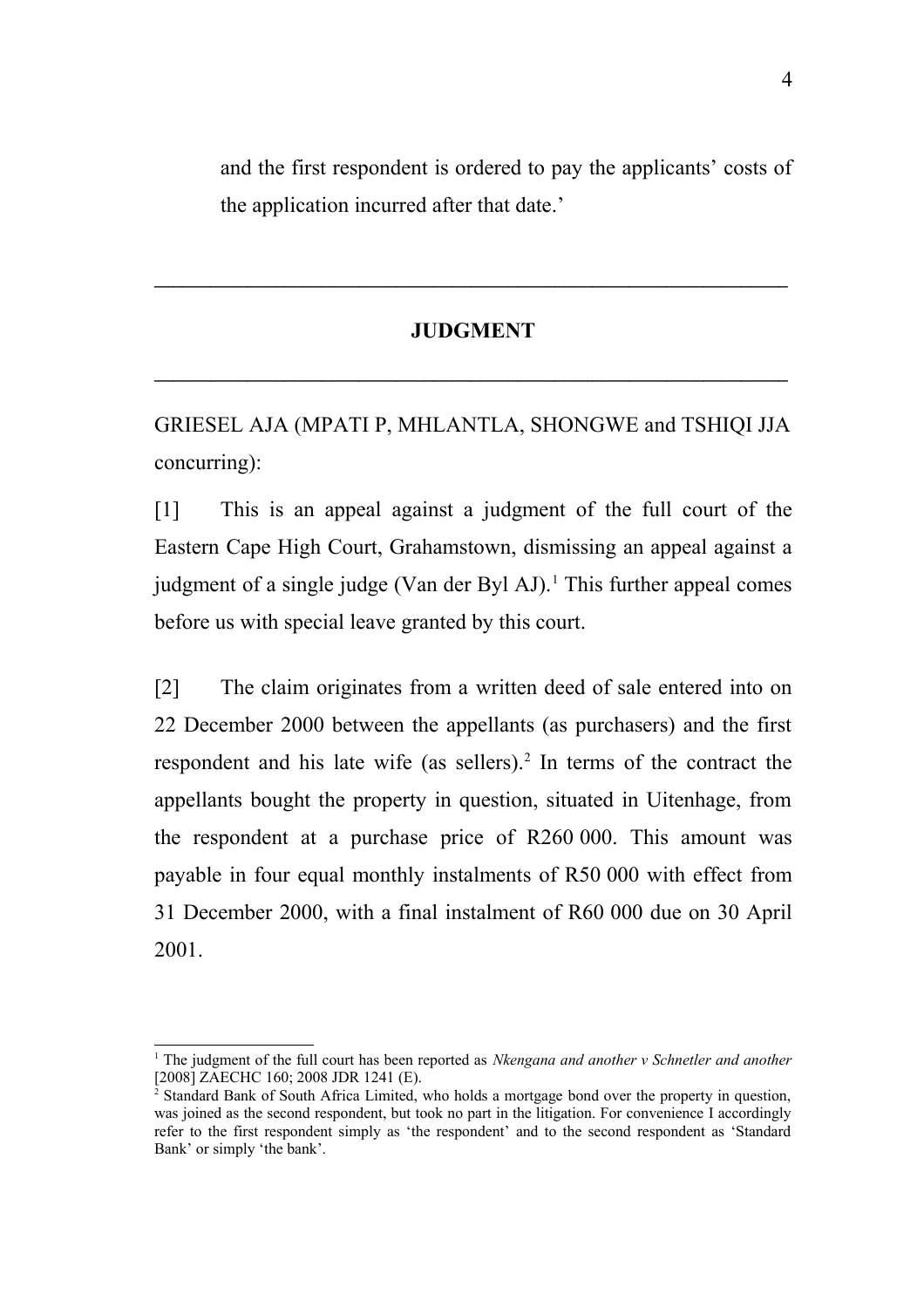[3] Soon after the conclusion of the agreement it became apparent that the appellants were not in a position to make payment of the instalments as stipulated in the contract. It is common cause that the parties thereupon concluded an oral agreement to the effect that, instead of paying the purchase price by way of the instalments and on the dates as originally agreed, the appellants would pay the respondent's monthly bond instalments to Standard Bank. (It appears from the evidence that the outstanding balance in respect of the bond amounted at that stage to R203 635.76.)

[4] There is a dispute between the parties as to the exact terms of the oral agreement, to which I shall revert later. It is common cause, however, that the appellants did in fact make certain payments into the respondent's bond account with Standard Bank, albeit somewhat irregularly and in varying amounts. By February 2007 the appellants claimed to have paid a total amount of some R238 054.83 towards the purchase price. Through their attorneys, they accordingly addressed a letter of demand to the respondent claiming transfer of the property against payment of the outstanding balance of R21 945.17. The appellants received no response to their tender and they accordingly proceeded to launch the application which gave rise to the present appeal, claiming specific performance in terms of the deed of sale.

[5] The appellants attached a schedule to their founding affidavit showing how the amount of R238 054.83 was made up. They also, in the founding affidavit, increased their original offer by tendering, in addition, payment of the balance outstanding on the mortgage bond registered in favour of Standard Bank, together with all transfer costs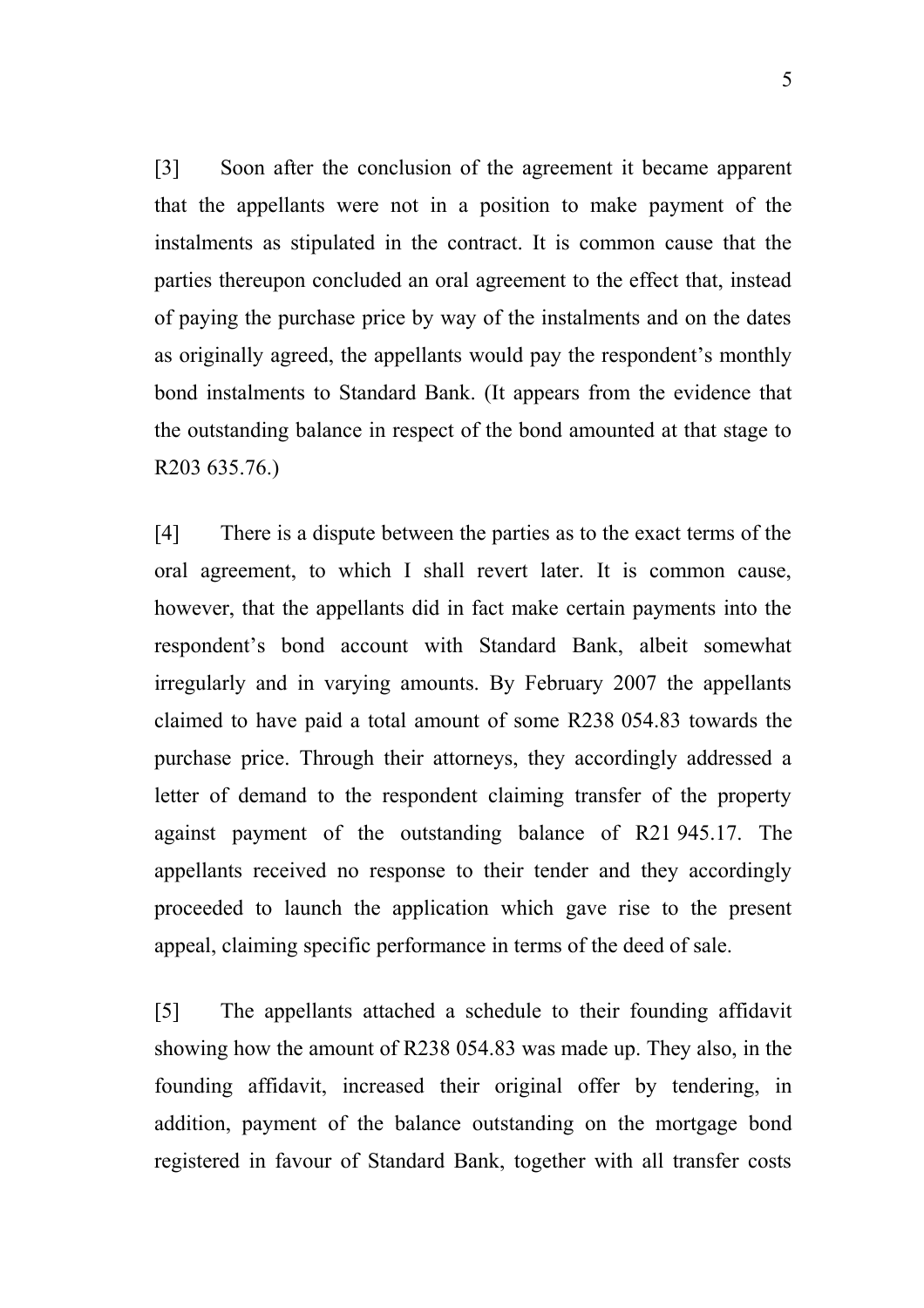and transfer duty. (The outstanding balance on the bond at that stage, according to the respondent, amounted to R180 282.72.)

[6] In his answering affidavit, the respondent furnished his version of the oral agreement. He alleged that, because the appellants could not manage to pay the purchase price as stipulated and because the appellants had already taken occupation of the property, it was agreed that the appellants would pay the monthly instalments owing in respect of the respondent's mortgage bond with the bank until such time as the appellants could manage to pay the full purchase price. According to the respondent, the instalments would be paid as occupational rent.<sup>[3](#page-5-0)</sup> With reference to the appellants' schedule of payments, the respondent disputed some of the alleged payments and denied that a total amount of R238 054.83 had been paid, as claimed by the appellants. In this regard he pointed out –

- (a) that some payments reflected in the appellants' schedule, totalling R40 100, had been made in respect of the sale of movables (furniture, etc) to the appellants;
- (b) that some of the alleged payments reflected in the schedule had been reversed by the bank;
- (c) that a payment of R23 117.06, reflected in the schedule and made on 10 December 2004, was in respect of legal costs incurred in

<span id="page-5-0"></span><sup>&</sup>lt;sup>3</sup> This is how the respondent expressed the terms of the oral agreement:

<sup>&#</sup>x27;Wat wel ooreengekom was, is dat die applikante tegemoet gekom sou word aangesien hulle nie daarin kon slaag om die koopprys soos wat ooreengekom is te betaal nie en omdat hulle okkupasie van die perseel gehad het, is daar ooreengekom dat hulle die maandelikse verbandpaaiement sal betaal as okkupasiehuur tot en met hulle die geleentheid het om die koopprys te bekom.'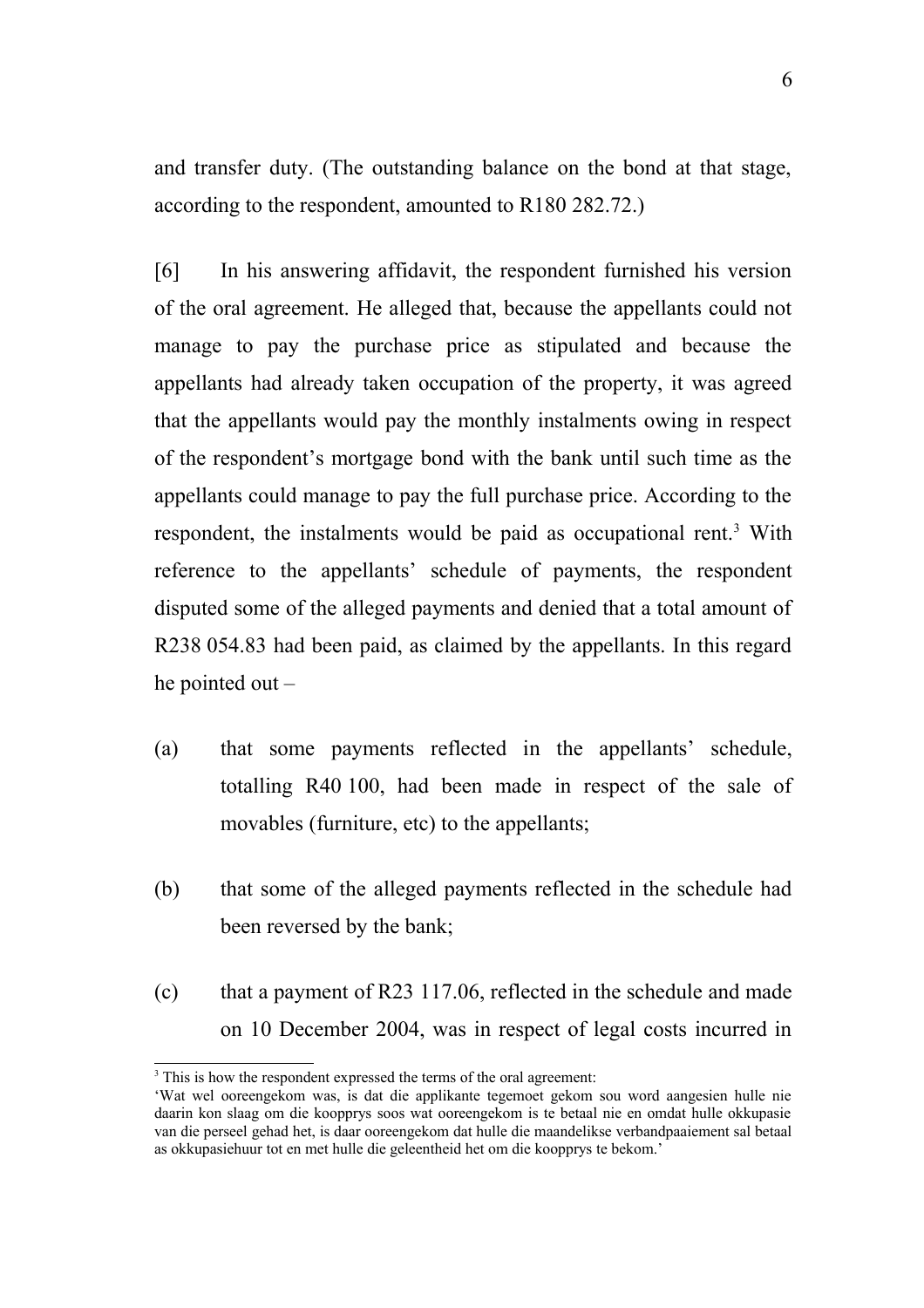order to stave off a pending sale in execution because the bond instalments were in arrear;

(d) that further payments made by the appellants, totalling some R31 000, were not reflected in their schedule.

In summary, he denied that the tender made by the appellants was sufficient and accordingly denied that he was liable to pass transfer of the property to them.

[7] In reply, the appellants categorically denied that there was any agreement to pay occupational interest. They pointed out, instead, that payment of the bond instalments comprised capital as well as interest. In paying the bond instalments, therefore, they would at the same time be reducing the capital outstanding. As for the schedule of payments actually made, they accepted the correctness of the respondent's allegations in paras (b) and (d) above. They accordingly drew up an amended reconciliation, resulting in an increased tender of payment of an additional amount of R67 860.

[8] From the way in which the matter was presented in the papers and from the reasoning of the courts below, it would seem as if the focus largely fell on the numerous factual disputes regarding past payments and on the exact terms of the oral agreement. In this regard, many arithmetical calculations were done by counsel on both sides in an attempt to demonstrate that the appellants' tender was or was not sufficient. The appellants also argued that the oral agreement, insofar as it purported to vary the original contract of sale, was of no force and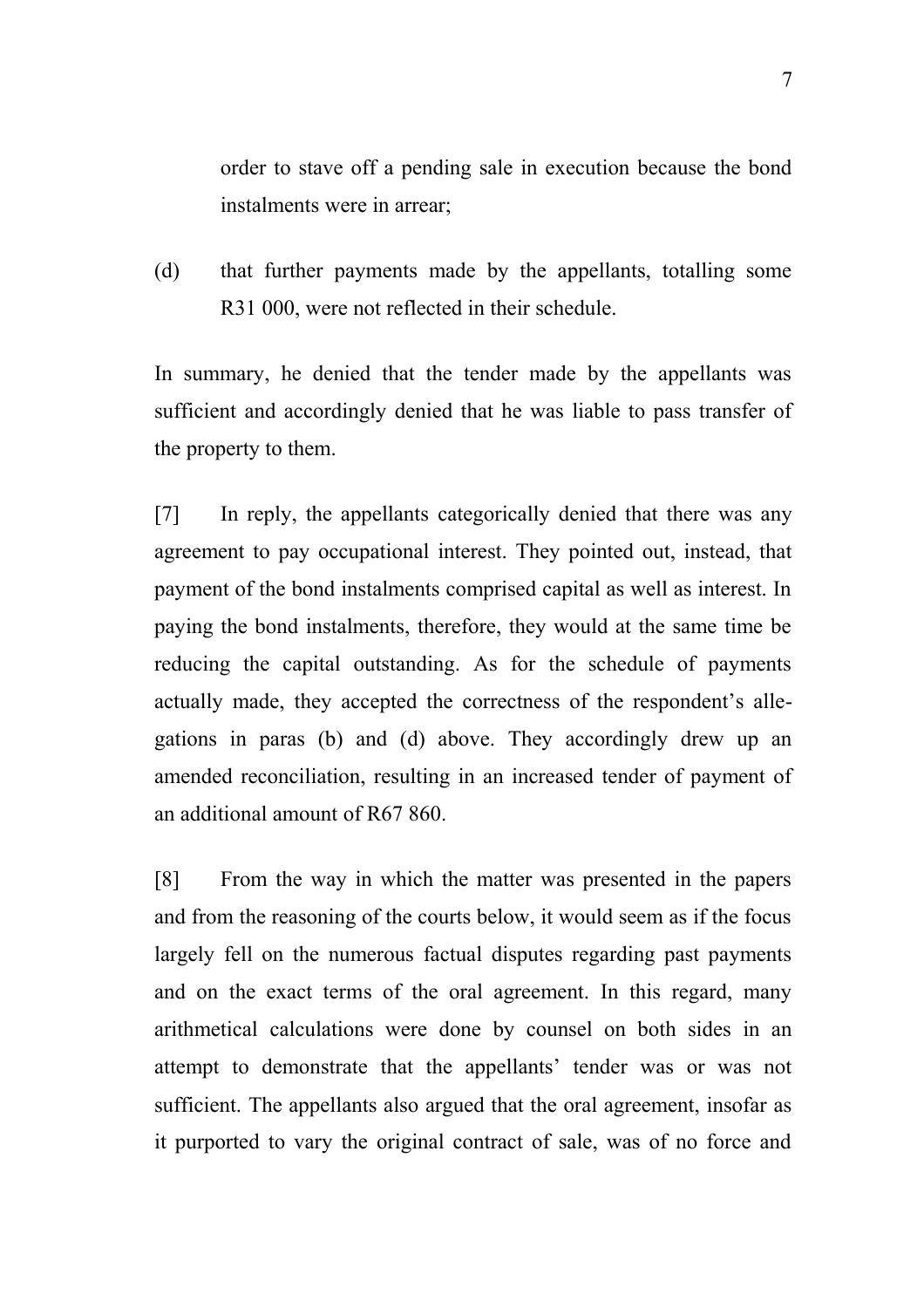effect. They accordingly sought to enforce the original deed of sale. The respondent, on the other hand, contended that the oral agreement pertained solely to the payment of occupational interest and that agreements of that nature may validly be concluded orally. In the court of first instance, Van der Byl AJ accepted the respondent's version regarding the terms of the oral agreement in accordance with the principles laid down in *Plascon-Evans*. [4](#page-7-0) He also accepted the respondent's contentions regarding the validity of the oral agreement. In the result, so it was held, the appellants' tender fell far short of the purchase price of R260 000, with the result that the application was dismissed with costs. On appeal, the full court confirmed this finding.

[9] In the view that I take of the matter, it is not necessary to come to any final decision on any of the disputes regarding past payments, or on the question whether or not the oral agreement is void. In my view, the true issue for determination is simply whether or not the appellants' final tender, as contained in their replying affidavit, is sufficient.

[10] In this regard, counsel for the respondent protested, albeit somewhat faintly, at the fact that the respondent's further increased tender was raised for the first time in the appellants' replying affidavit, the argument being based on the trite principle that it is incumbent upon an applicant to make out its case in its founding affidavit and that ordinarily it is not permissible to make or supplement a case in reply. In my view, there are at least two answers to this argument: first, the respondent did not apply to strike out the new matter or to file a response thereto, as he could have done. Second, the rule on which the respondent

<span id="page-7-0"></span><sup>4</sup> *Plascon-Evans Paints Ltd v Van Riebeeck Paints (Pty) Ltd* 1984 (3) SA 623 (A) at 634E–I.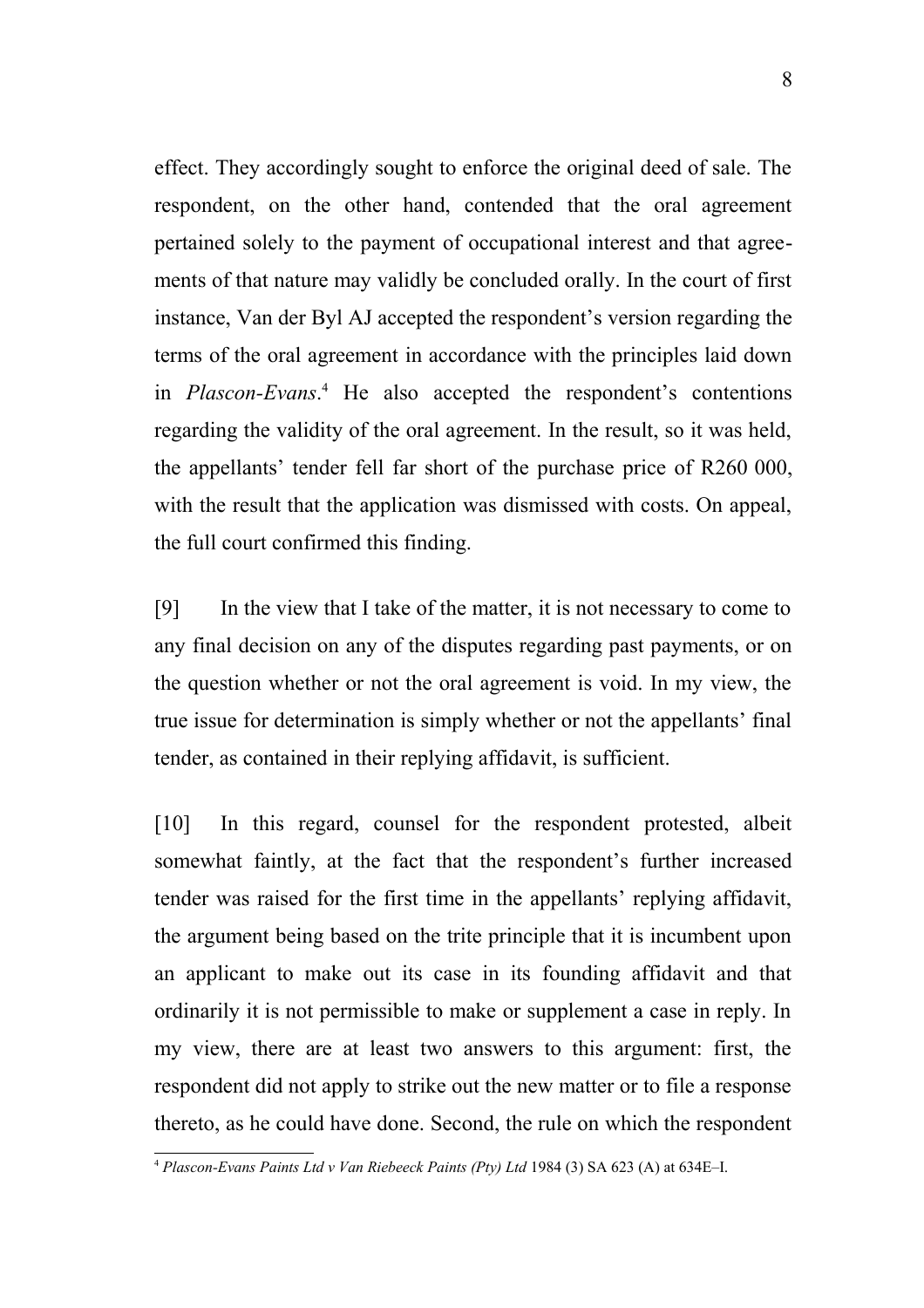relies is not an absolute one. Thus, if the new matter in the replying affidavit is in answer to a defence raised by the respondent and is not such that it should have been included in the founding affidavit in order to set out a cause of action, the court will refuse an application to strike out.[5](#page-8-0) In any event, the present tendency seems to permit greater flexibility with regard to the admission of new matter, at least in the absence of prejudice, and to apply the rule with a fair measure of common sense.<sup>[6](#page-8-1)</sup>

[11] What happened in this instance was that the respondent, in his answering affidavit, disputed some of the items forming part of the appellants' reconciliation in respect of payments allegedly made. In reply, the appellants accepted some of the respondent's corrections which, in turn, required a commensurate increase in the tenders made earlier. In the circumstances, the appellants were entitled, in my view, to rely on the further tender contained in their replying affidavit and the courts below erred in failing to attach due weight to such tender.

[12] It is settled law that every party to a binding contract who is ready to carry out its own obligations under it has a right to demand from the other party, so far as it is possible, performance of that other party's obligations in terms of the contract.<sup>[7](#page-8-2)</sup> Accordingly it was not disputed on behalf of the respondent that, for so long as the original deed of sale remains uncancelled (as in this instance), it remains open to the

<span id="page-8-0"></span><sup>5</sup> Cilliers et al, *Herbstein &Van Winsen: The Civil Practice of the High Courts of South Africa* 5 ed Vol 1 p 440.

<span id="page-8-1"></span><sup>6</sup> Harms *Civil Practice in the Supreme Court* B6.37; *Smith v Kwanonqubela Town Council* [1999] 4 All SA 331; 1999 (4) SA 947 (SCA) para 15.

<span id="page-8-2"></span><sup>7</sup> *Farmers' Co-operative Society v Berry* 1912 AD 343 at 350.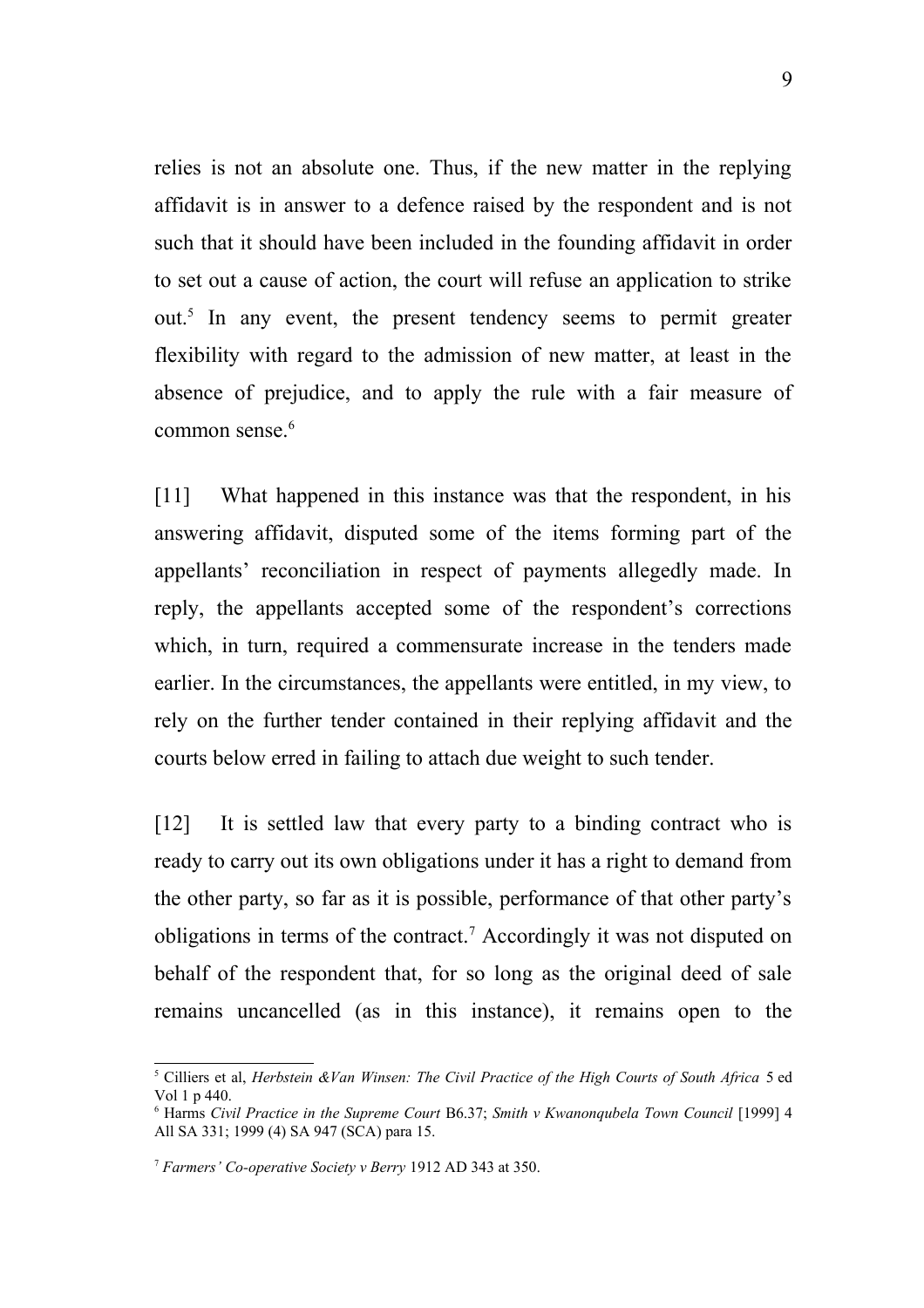appellants – even at this late stage – to claim specific performance of the original agreement while tendering performance of their reciprocal obligations.

[13] In order to be a valid tender where performance consists of payment of money, the tender must be for payment of the *full* amount owing, otherwise the creditor is entitled to refuse the tender and the debtor is not entitled to specific performance.<sup>[8](#page-9-0)</sup> Here, the appellants have, at different stages and in differing amounts, tendered performance of their own obligations in terms of the contract. The final tender made on their behalf was for payment of the outstanding balance on the bond (amounting to R180 282.72 as at 21 July 2007 – three days after the application was launched) plus the amount of R21 945.17 originally offered, plus the further amount of R67 860 tendered in the replying affidavit. Thus the overall tender amounts to a total of R270 087.89, which quite clearly exceeds the amount of the original purchase price. On the face of it, therefore, it would appear as if the tender made by the appellants was sufficient to entitle them to specific performance – even if all disputes regarding past payments were to be disregarded.

[14] During argument before us, the question was raised with counsel for the appellants, on the assumption that they were in *mora ex re* due to non-payment of the purchase price, whether the running of interest *a tempore morae* did not affect the calculation of the total amount owing by them. Although this aspect was not pertinently raised by any of the parties on the papers or canvassed in the written heads of argument, the

<span id="page-9-0"></span><sup>8</sup> See Christie *The Law of Contract in South Africa* 5 ed p 405.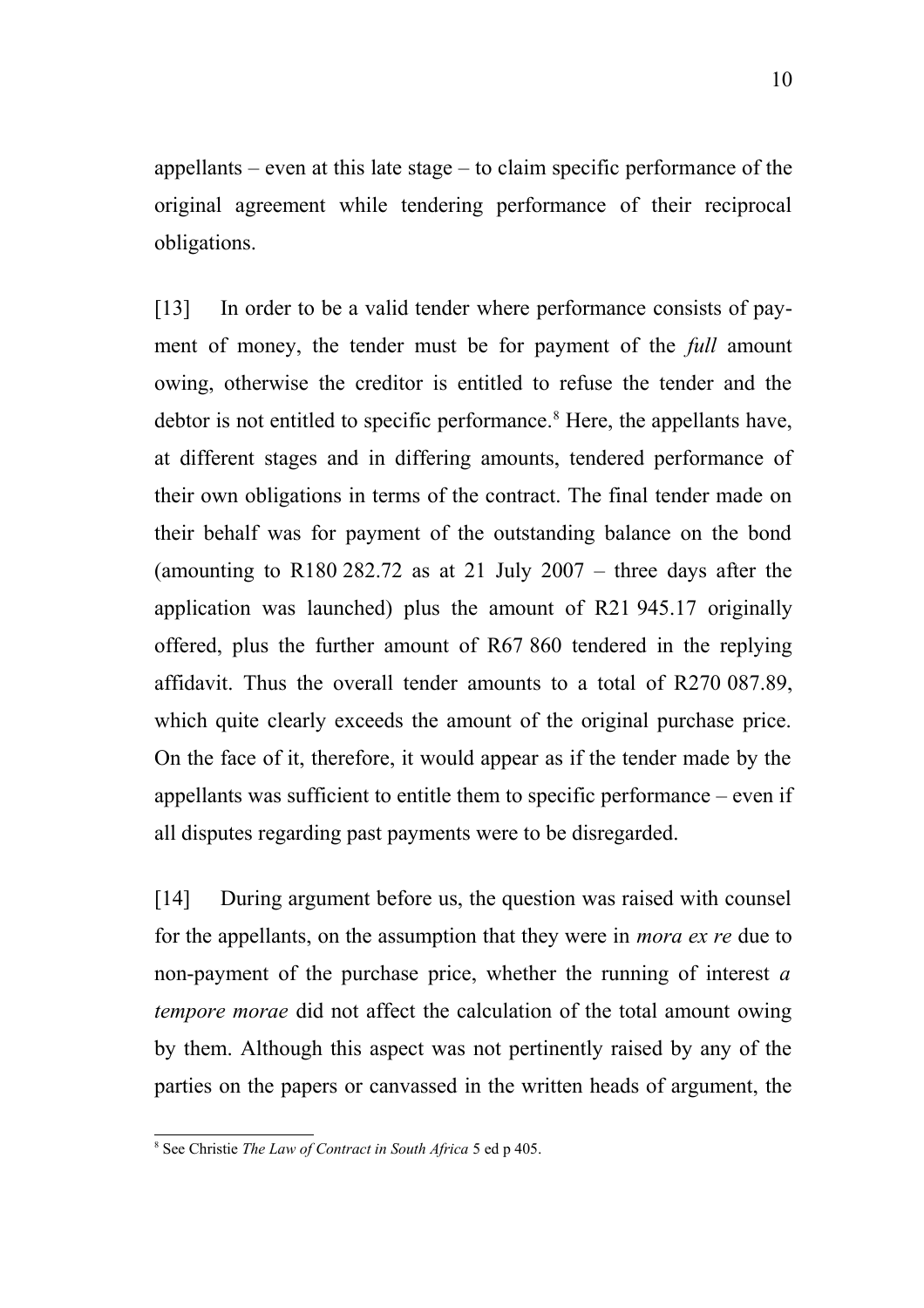answer appears to be that there can be no *mora ex re* if the creditor has expressly or tacitly waived his right to rely on the time clause or is estopped from relying on it.<sup>[9](#page-10-0)</sup> On the facts of the present case it appears to be clear, on the respondent's own version, that this is indeed what happened: the respondent, in failing strictly to enforce the terms of the original agreement and in accepting payment of bond instalments instead, had unequivocally waived his right to rely on the time clause. The fact that this may have happened orally or by conduct, does not invalidate such waiver.[10](#page-10-1) In the circumstances, it would appear that the respondent would be precluded from relying on the principles of *mora ex re*. Had he sought to deny that he had waived reliance on the original time clause, he could have been met with a successful reply based on estoppel. However, in view of the fact that none of these aspects have been pertinently raised on the papers or fully argued before us, it is not necessary to express any final views in this regard and I accordingly approach the matter on the basis that the issue of *mora* interest is irrelevant to a determination of the present appeal.

[15] It follows from the foregoing that the appellants are, in principle, entitled to an order for specific performance, essentially in the terms set out in the notice of motion. In view of the lapse of time since these proceedings were launched, it is uncertain what the current position is regarding the balance on the bond. To the extent that the current balance owing in respect of the bond may be less than the balance as at the time the tender was made, counsel for the appellants made a proposal which, in my view, overcomes this difficulty. He suggested that the appellants

<span id="page-10-0"></span><sup>9</sup> Christie op cit p 500.

<span id="page-10-1"></span><sup>&</sup>lt;sup>10</sup> Cf *Barnard v Thelander* 1977 (3) SA 932 (C) at 940F–G and the authorities referred to therein.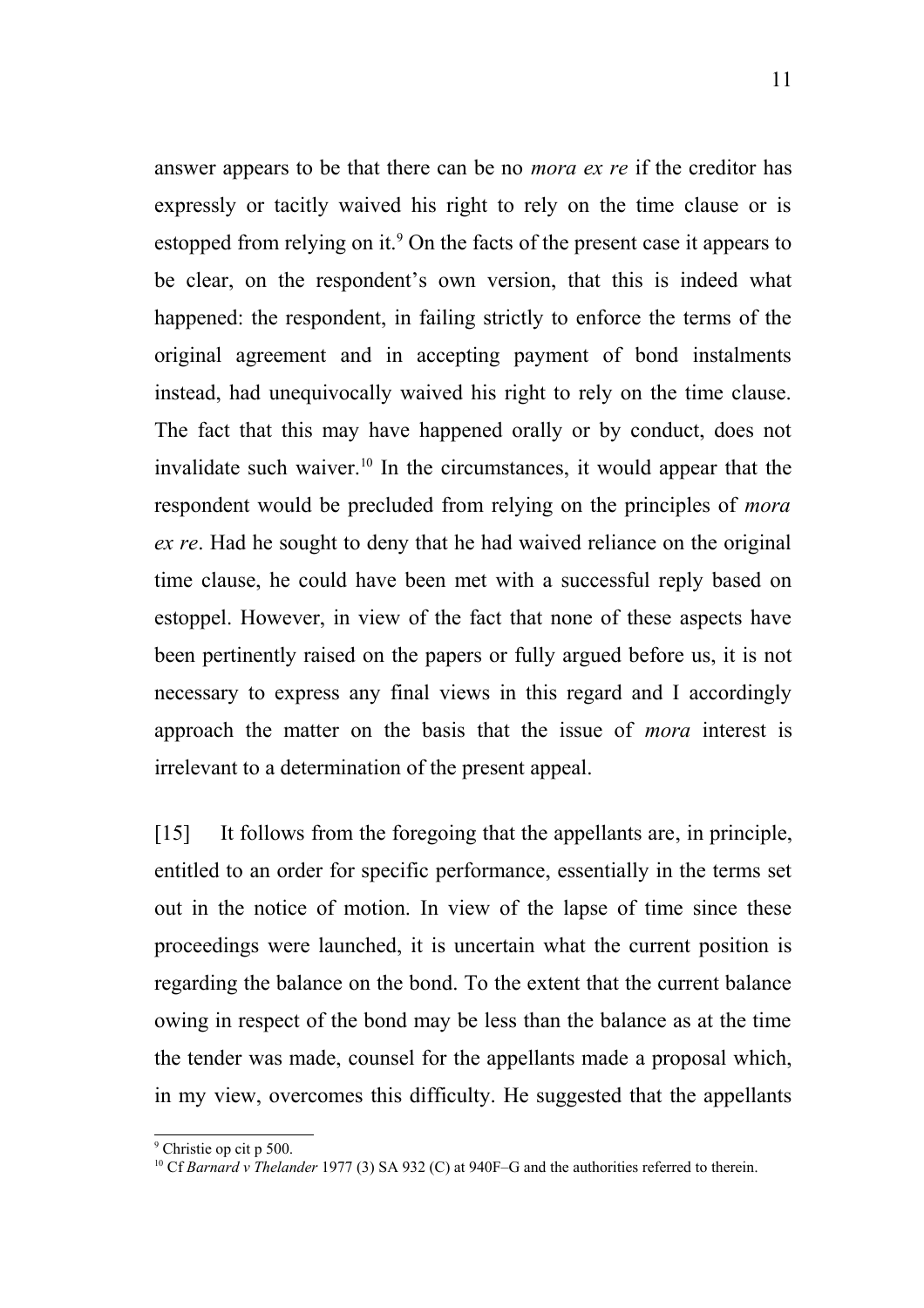be ordered to pay the amounts tendered in their replying affidavit.<sup>[11](#page-11-0)</sup> provided that should the aggregate of the amounts tendered be less than the original purchase price of R260 000, then the appellants are to pay to the respondent an additional amount equivalent to the difference between R260 000 and the aggregate amount of the tender. A provision to this effect will accordingly be incorporated in the order that I propose to make.

[16] I wish to emphasise that, insofar as we have found it unnecessary to resolve the factual disputes between the parties arising from collateral agreements regarding the purchase of furniture, the payment of rent and so on, nothing in this judgment should be seen as precluding the respondent, if so advised, from pursuing his remedies arising from such disputes. I might mention, though, that I am not persuaded that the court below (and the court of first instance) was wrong in holding that the oral agreement relating to occupational rent did not constitute a variation of the written agreement of sale.

[17] With regard to costs, it is necessary briefly to refer to two aspects: first, given the fact that the appellants' first two tenders were clearly inadequate, the respondent was entitled to resist the claim for specific performance until delivery of the appellants' replying affidavit. It would accordingly be fair, in my view, to hold the appellants liable for the costs incurred up to and including the date of their final tender (coinciding with delivery of their replying affidavit) and to order the respondent to pay the costs incurred subsequent to that date. The second aspect relates to the record on appeal. Included in the record before us, in

<span id="page-11-0"></span><sup>&</sup>lt;sup>11</sup> See paras 7 and 13 above.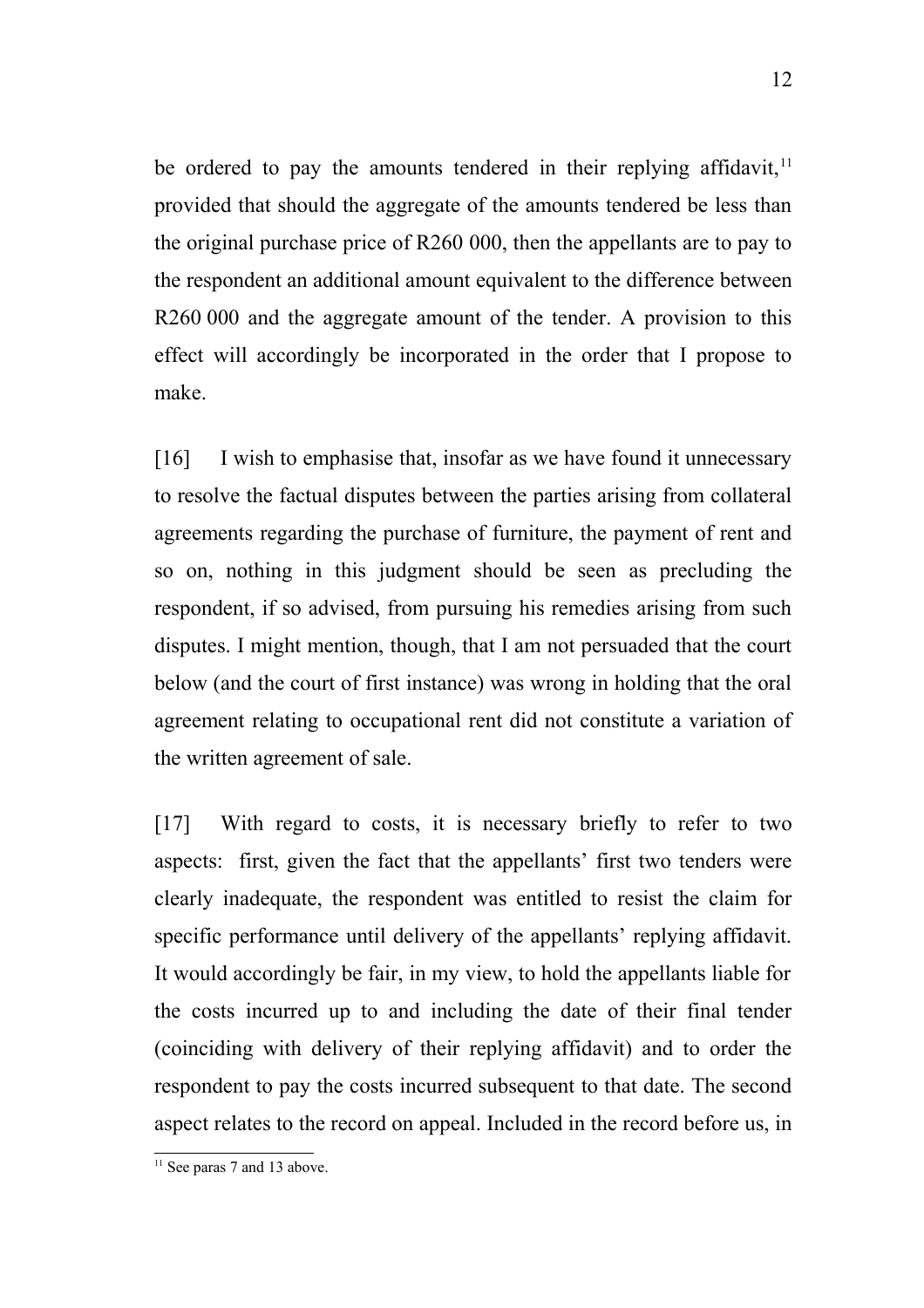volumes 2 and 3, was a full transcript of the oral arguments of counsel before both courts below as well as a copy of the petition for special leave to appeal to this court, together with the affidavit filed in opposition thereto. It is clear from the correspondence that those documents were included as part of the record at the appellants' insistence. In my view, they were ill-advised to do so, bearing in mind this court's repeated admonitions against the inclusion of unnecessary documents in appeal records.[12](#page-12-0) In the circumstances, it would not be unfair to disallow the costs arising from the inclusion of volumes 2 and 3 as part of the record.

- [18] For these reasons I make the following order:
- 1. The appeal succeeds with costs, excluding the costs arising from the inclusion of volumes 2 and 3 as part of the record on appeal.
- 2. The order of the full court is set aside and replaced with the following:
- '(1) The appeal succeeds with costs.

(2) The order of the court below is set aside and replaced with the following:

<span id="page-12-0"></span><sup>&</sup>lt;sup>12</sup> See eg *Government of the RSA v Maskam Boukontrakteurs (Edms) Bpk 1984 (1) SA 680 (A) at* 692E–693A; *Salviati & Santori (Pty) Ltd v Primesite Outdoor Advertising (Pty) Ltd* 2001 (3) SA 766 (SCA) paras 16–17.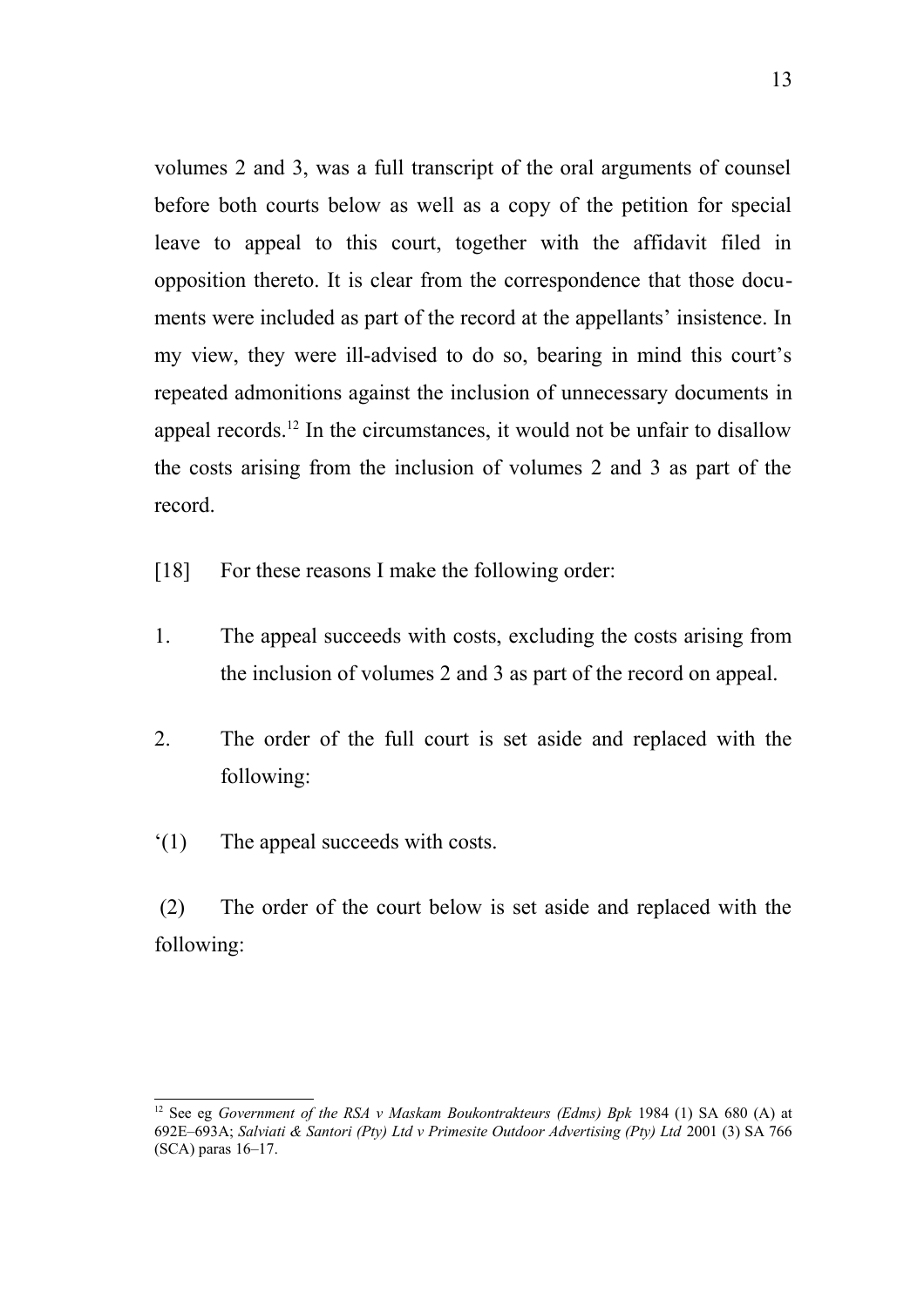(a) The first respondent is ordered to take all necessary steps and to sign all necessary documents to effect transfer to the first and second applicants of the property, described as:

> Portion 43, Portion of Portion 43 of the farm Draaifontein No 407, in the Division of Uitenhage, Eastern Cape Province. In extent 5,8167 (five comma eight one six seven) hectares; against the furnishing, by the first and second appellants, of a guarantee for payment of the following amounts:

> > $R89 805.17;$

(ii) the outstanding amount on the first respondent's bond with the second respondent (account number 214201481);

(iii) transfer costs and transfer duty (if any) payable in respect of the said transfer;

provided that in the event of the aggregate amount referred to in paras (i) and (ii) above not exceeding R260 000, then the appellants are to pay to the first respondent an additional amount equivalent to the difference between R260 000 and the aggregate amounts as set out in paras (i) and (ii) above;

(b) The second respondent is ordered to take all necessary steps to facilitate the cancellation of the mortgage bond registered over the property against the furnishing by the appellants of a guarantee for the amount outstanding in respect of the mortgage bond payable against registration of transfer of the property into the name of the first and second applicants;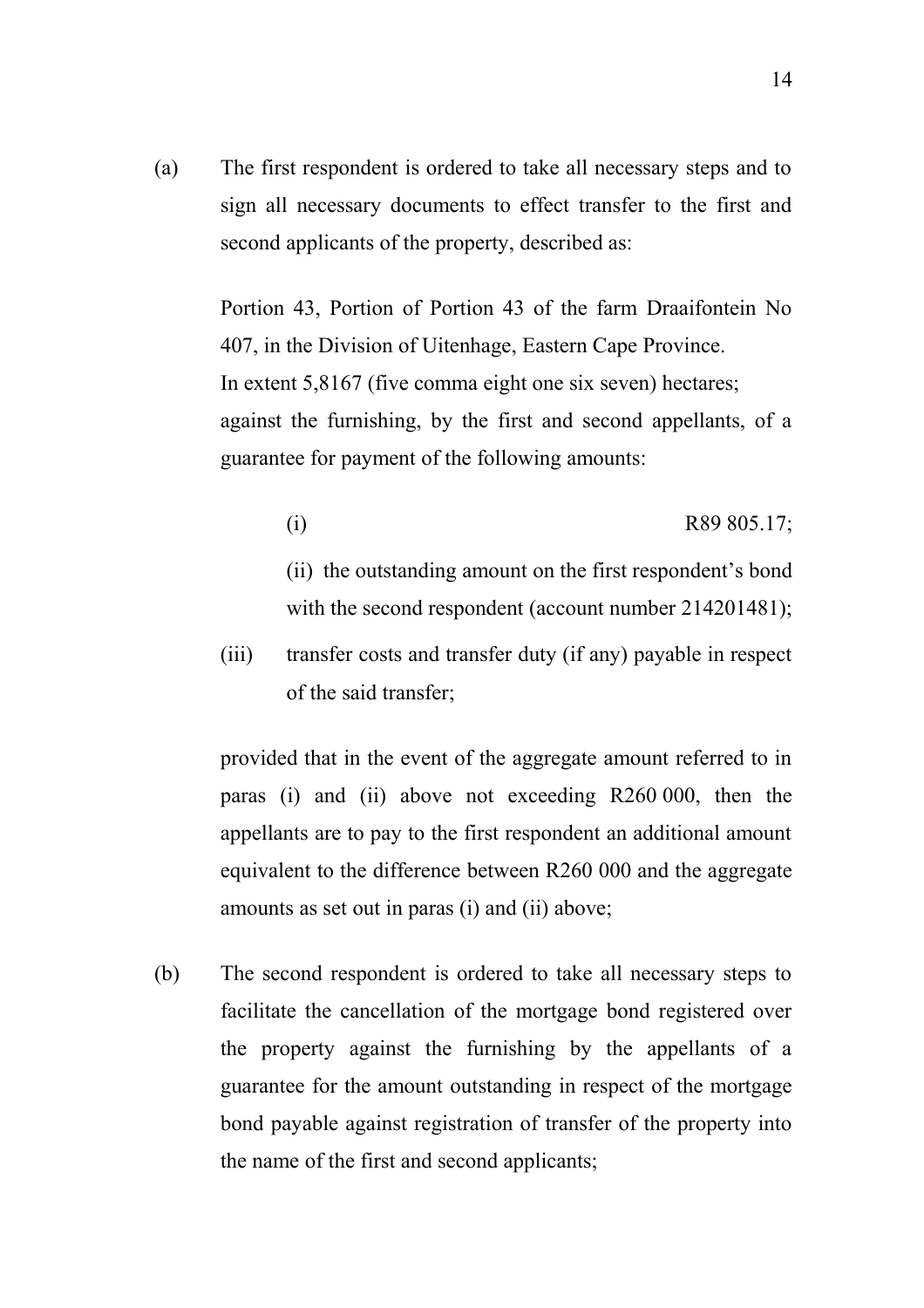- (c) Should the first and/or the second respondent fail to take the necessary steps, referred to in paras (a) and (b) above, the Sheriff of this court is authorised to sign any documents and to take such steps on their behalf as may be necessary to give effect to this order;
- (d) The first and second applicants are ordered jointly and severally to pay the costs incurred by the first respondent up to and including the date of delivery of the applicants' replying affidavit and the first respondent is ordered to pay the applicants' costs of the application incurred after that date.'

 $\overline{a}$ 

 B M GRIESEL Acting Judge of Appeal